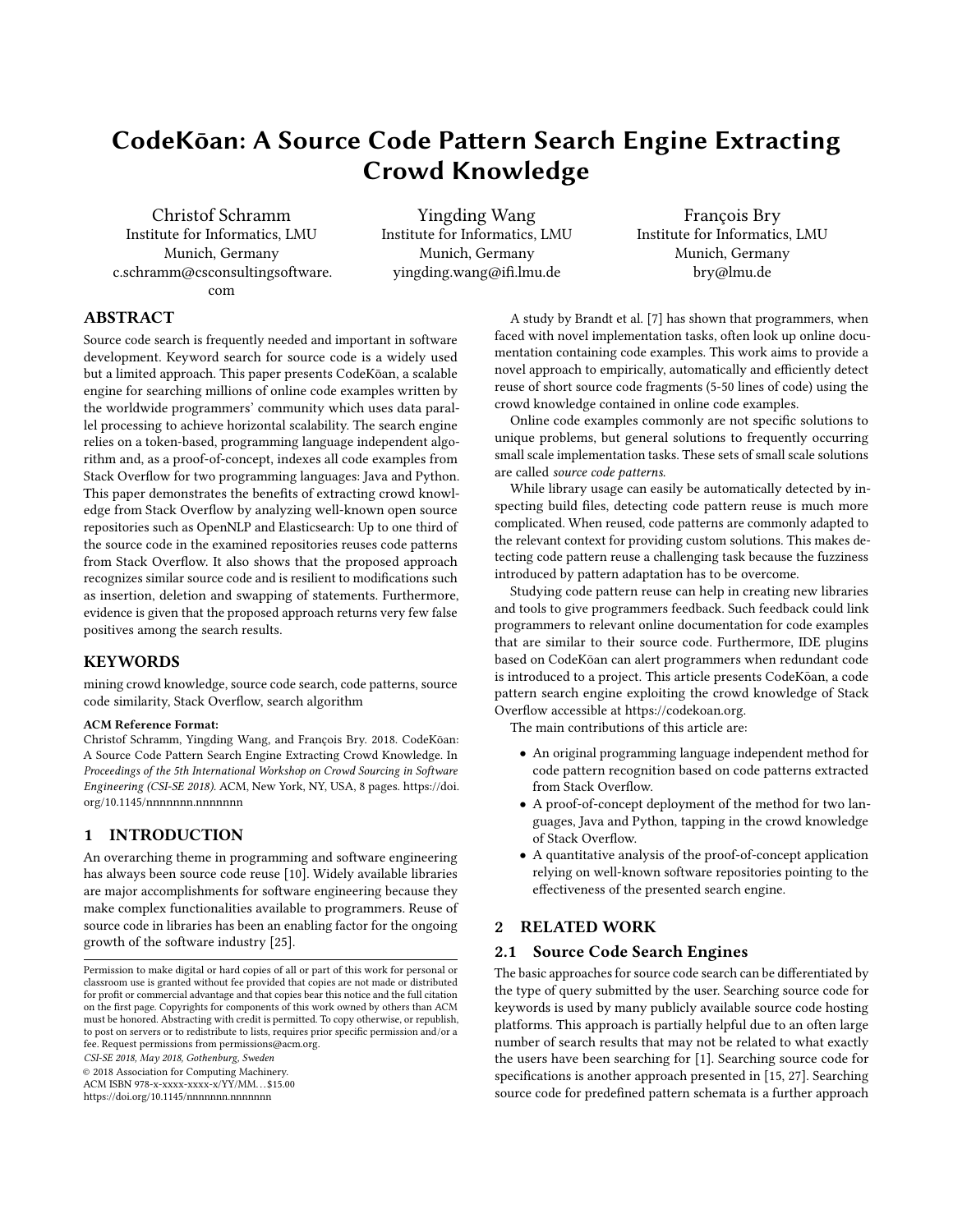to search for the occurrence of formally predefined query patterns in indexed source code [\[19\]](#page-7-7). The approach proposed in this article searches query source code for occurrences of arbitrary patterns. It requires no abstract specification of queries and source code can be searched for directly without any necessity for modifications. Thus, it differs significantly from the aforementioned approaches.

# 2.2 Code Clone Detection and Plagiarism

Code clone detection is the task of locating shared pieces of similar source code among software systems [\[24\]](#page-7-8). While the research in code clone detection focuses on finding copied or redundant code within or among source code projects, this work focuses on searching web resources for source code reuse.

In previous research on code clone detection multiply algorithms have been developed, which can be roughly categorized into the following four methods for comparing source code [\[22\]](#page-7-9): (1) Raw string comparison, i.e., analysis of the raw string representation of source code including comments, formatting [\[2\]](#page-7-10). (2) Source code comparison on a token string basis. Such algorithms [\[14,](#page-7-11) [20,](#page-7-12) [24\]](#page-7-8) have the advantage of recognizing similarities despite differing layout, identifier names and comments. An advantage of these approaches is that they tend to be very performant. (3) Abstract syntax tree (AST) comparison [\[4,](#page-7-13) [12\]](#page-7-14). It is considered a severe disadvantage of such algorithms, that ASTs are very fixed on source code order and structure. (4) Program dependence graph analysis. Program dependence graphs are a representation of source code that expresses the dependence of some parts of source code on other parts [\[9\]](#page-7-15). Such a graph could contain statements and assignments as nodes with edges linking every use of a variable to its declaration. These graphs contain more semantic information than the three previously mentioned source code representations (raw string, token string and AST). Comparing these graphs can ultimately be reduced to solving the subgraph-isomorphism problem which has been shown to be NP-complete [\[21\]](#page-7-16), meaning that it is very hard to scale this approach well. Several authors [\[8,](#page-7-17) [16\]](#page-7-18) have presented approaches for code clone detection based on dependence graphs that attempt to manage the NP-completeness of the underlying problem.

# 2.3 Previous Work Using Stack Overflow Data

Stack Overflow $^1$  $^1$  is a popular online question and answer (Q&A) site for programming problems. User content on Stack Overflow is generated in Q&A threads that are started by a user submitting a question, which other users then answer. An important feature of Stack Overflow is its rating system, by which users can vote on post's relevance. This rating contributes to post's visibility. Stack Overflow has been shown to provide high quality documentation for a great variety of APIs, topics and programming languages [\[18\]](#page-7-19). Furthermore, a rich body of previous research uses Stack Overflow data [\[3,](#page-7-20) [6,](#page-7-21) [17,](#page-7-22) [29\]](#page-7-23). Moreover, user-generated content on Stack Overflow is licensed under a Creative Commons license, permitting its use in research projects. Stack Overflow publishes a quarterly dump of all posts on its website. Publications about Stack Overflow data include studies of post quality [\[17\]](#page-7-22), topics that are talked about [\[3\]](#page-7-20), and user behavior and ratings [\[6\]](#page-7-21). Vassallo et al. [\[29\]](#page-7-23) published the

CODES system, an eclipse plugins, that mines Stack Overflow data to generate comments and documentation from Stack Overflow posts for Java classes. The CODES system doesn't generate documentation for arbitrary code, but rather for already existing open source projects that are discussed on Stack Overflow. CODES uses the keyword based search mechanism provided by Stack Overflow and does not perform specialized source code search.

# 3 SOURCE CODE SIMILARITY SEARCH

## <span id="page-1-2"></span>3.1 Source Code Patterns

The goal of the presented approach is to find reuse of short source code fragments in source code files, that are submitted as user queries. The code fragments that are the primary focus of the presented search engine design are between five and fifty lines of code in length.

An example of a code fragment that would be relevant for the CodeKōan search engine is given in the following example<sup>[2](#page-1-1)</sup>, which reads a file and prints it to the standard output stream line by line:

```
Charset charset = Charset.forName("US-ASCII");
// try-with-resources statement
try (BufferedReader reader =
       Files.newBufferedReader(file, charset)) {
    String line = null;
    while ((line = reader.readLine()) := null)System.out.println(line); }
} catch (IOException x) {
    System.err.format("IOException: %s%n", x); }
```
There are numerous online code examples that explain the same thing with slight variations: some lack the explicit ASCII character set definition, others work without the try-with-resources statement (introduced in Java 7). But all of them fulfill a very similar task using similar source code. These code examples are considered to be instances of source code patterns which solve concrete implementation problems like "read files line wise using BufferedReader".

#### 3.2 Source Code Reuse

The queries that users submit to the CodeKoan search engine are single source code files. CodeKōan's purpose is to find all reuses of indexed source code fragments in the query file and the regions of the query that make up this reuse. It should be noted that there are two types of source code reuse, that occur for different reasons [\[28\]](#page-7-24). The first type of source code reuse occurs as a result of adaption of reference examples from source code documentation. Previous work [\[7\]](#page-7-3) strongly suggests, that this is common behavior. The second type of source code reuse takes place if functionality is implemented in a way that follows a code pattern without deliberate adaptation of foreign code. In both cases, CodeKoan can automatically link any code fragment reuse in a codebase to relevant documentation, in which the code fragment occurs. This documentation might point out edge cases or weaknesses of the implemented solution and may even contain different, more correct solutions. An advantage that CodeKōan gives programmers is, that it can link source code to

<span id="page-1-0"></span><sup>1</sup>The Stack Overflow URL is: http://stackoverflow.com

<span id="page-1-1"></span> ${\rm ^2A}$  dapted from the official Java documentation at

https://docs.oracle.com/javase/tutorial/essential/io/file.html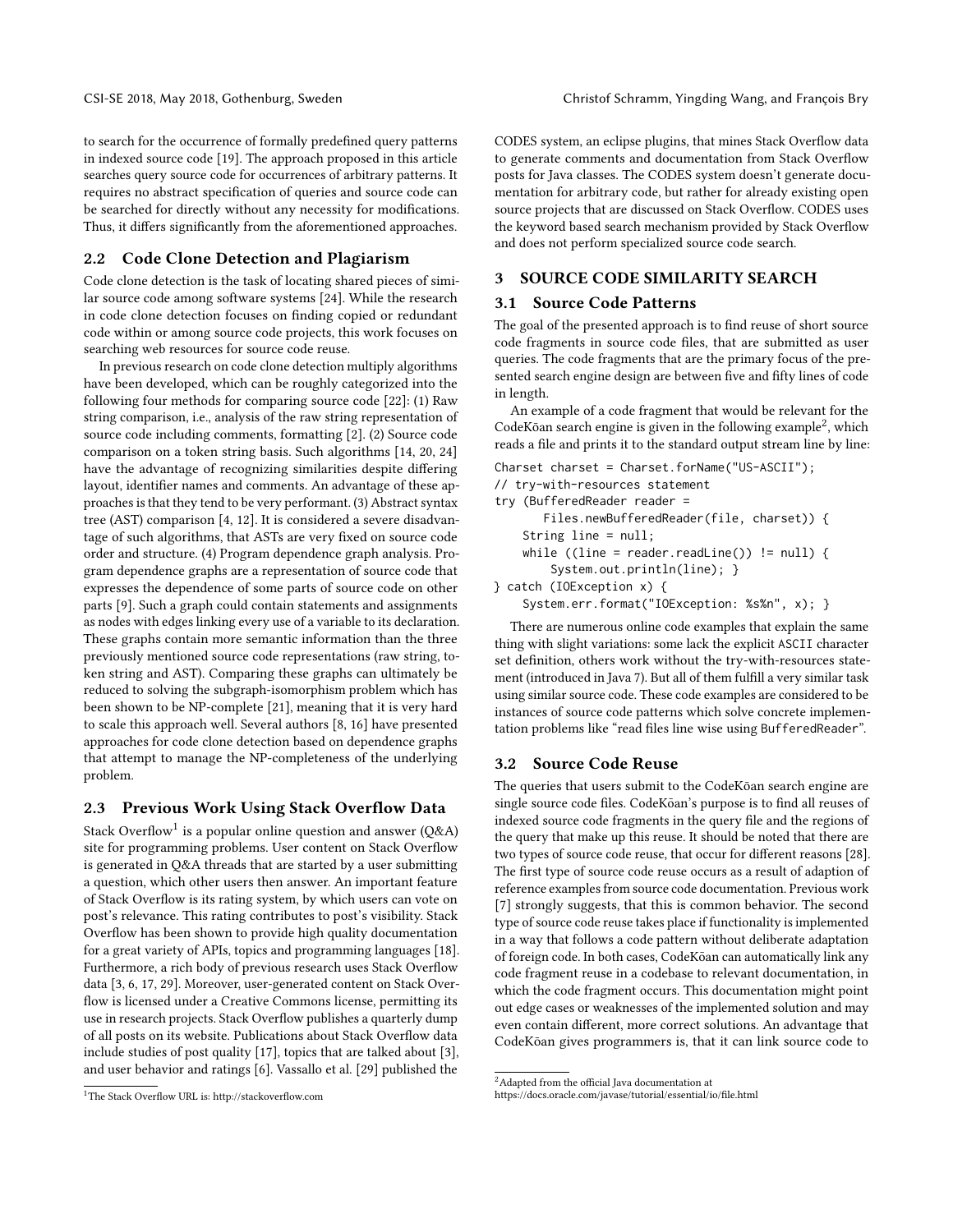existing documentation and give a better overview of the domain of existing solutions.

# <span id="page-2-0"></span>3.3 Source Code Similarity

This work aims to find regions in source code that are similar to indexed code fragments. Walenstein et al. [\[30\]](#page-7-25) point out, that the concept of similarity is inherently vague, because any notion of similarity is dependent on a set of criteria upon which a comparison is based. In this section the notion of source code similarity, which is captured by the proposed search algorithm is introduced. There are many other definitions of source code similarity, some of which are discussed in section [2.](#page-0-0)

Broadly speaking, source code similarity can be viewed on a spectrum of two dimensions: syntactic similarity and semantic similarity. A purely syntactic view of source code similarity would only consider the syntax of programs without attempting to capture their meaning, while a semantic view of source code similarity would only consider the meaning of source code without considering syntax at all.

Two programs are syntactically equivalent if their source code is identical and semantically equivalent if they do exactly the same thing, regardless of syntax. From a practical implementation standpoint detection of syntactic and semantic equality would not be very helpful to the proposed search engine. Syntactic equality of source code is trivial to detect but too susceptible to minor changes in aspects such as source code layout to be useful. The ability to recognize semantic equality of source code on the other hand would be enormously useful, but it is (generally) not detectable. The problem of semantic program equality can ultimately be reduced to deciding whether two Turing machines yield identical output for identical input, which is undecidable.

The notion of similarity which is used in the CodeKoan algorithm is a middle ground between these two extremes. The search engine initially generates a set of search results with a high false positive rate, which is then refined by filtering out false positives using heuristics for semantic similarity.

CodeKōan's similarity detection is based on four characteristics. The first characteristic is syntactic similarity on a token string level. Comparing token strings in the first step makes the CodeKoan search algorithm independent of whitespace and comment, which are both not relevant to the function that source code performs. The second similarity characteristic is sufficient coverage of the code fragment by regions in the query document. A code pattern can only be reused if it is mostly present in the query code. Therefore, query regions are only considered similar to patterns if they match with a majority of that pattern. A third characteristic is structural similarity of matched code in the query document and the compared code fragment. The structure to be compared is the block structure of source code, which controls e.g. variable scope. In programming languages with C-like syntax for example, blocks are delimited by curly braces. The fourth characteristic is similarity of words in identifiers. Two pieces of source code are considered similar if they are both dealing with a similar topic. Topical similarity is measured on the words that occur as parts of identifiers among compared source code pieces.

# 4 AN ALGORITHM FOR THE SEARCH OF CODE PATTERN REUSE

# 4.1 Indexing Code Fragments

A central part of the proposed algorithm compares the token strings of indexed code fragments with that of query source code. To efficiently search sets of millions of code fragments a generalized suffix trees (GSTs) of the token strings of all code fragments is used. GSTs are data structures that generalize the concept of suffix trees, which expose a single string's structure to sets of strings.

For any given alphabet  $\Sigma$  and set of strings  $\mathcal T$ , a GST is a tree with labeled edges, in which any path from the root to a leaf node spells out a suffix of some  $s \in \mathcal{T}$ . Furthermore no two edges starting from a node to its children must start with the same letter  $c \in \Sigma$ . GSTs can be used to determine if a string  $P$  is a substring of any of the strings in an arbitrarily large set  $T$  of strings in  $O(|P|)$ . Constructing a GST is possible in  $O(\Sigma_{t \in \mathcal{T}} |t|)$  [\[11\]](#page-7-26). The GST that is used in the following is built from the set  $\mathcal{A} = \{A^k | k \in \mathbb{N}\}$ , which contains the token<br>etrings  $A^k$  of all indexed and fragments. The used alphabet  $\Sigma$  is a strings  $A^k$  of all indexed code fragments. The used alphabet Σ is a<br>language dependent set of tokens language dependent set of tokens.

The CodeKōan search engine uses one index per programming language. Such an index consists of two parts: the already mentioned GST of token strings  $A^k$  from all code fragments for a sin-<br>gle programming language and a Bloom-filter of token 10-grams. gle programming language and a Bloom-filter of token 10-grams. Bloom-filters are hashing-based data structures which allow queries of set-membership in  $O(1)$  [\[5\]](#page-7-27). The Bloom-filter is used to identify in a constant amount of time whether a sequence of ten tokens is a member of any indexed code fragment. Bloom-filters have a certain small, well controllable false positive rate but no false negatives.

#### 4.2 A Pipeline Algorithm for Similarity Search

CodeKōan's search algorithm functions as a pipeline, in which an initial step generates a very large set of partial search results. Subsequent parts of the pipeline filter and group these initial search results. The set of recognized code fragments after every pipeline step is a subset of the respective pipeline step's input.

The idea behind the pipeline is to first match token-substrings of code fragments, with identical token-substrings of the query file. These matched token-substrings are then grouped by their origin code fragments, the resulting groups of token-substrings are search results. These search results have very high false positive rates. Pipeline steps 2-4 aim to decrease this false positive rate.

Step 1: Alignment. The initial step of the CodeKoan search algorithm begins with obtaining a token-string  $D$  from the query file using a programming language specific lexer.

Definition 4.1. Let S be a string. Then  $S_{a:b}$ ,  $a \le b$  is a substring of  $\zeta$  terms at position a with length  $b - a$ ,  $\zeta$  is a suffix of  $\zeta$  starting S starting at position *a* with length  $b - a$ .  $S_{a}$ : is a suffix of S starting at position *a* at position a.

First all suffixes  $D_i$ : starting with a 10-gram that is a member of the index Bloom-filter are identified. These suffixes are relevant because it is known from the Bloom-filter, that there is very likely a substring of some indexed code fragment, which occurs in D and is at least 10 tokens long. Then the index GST is used to identify for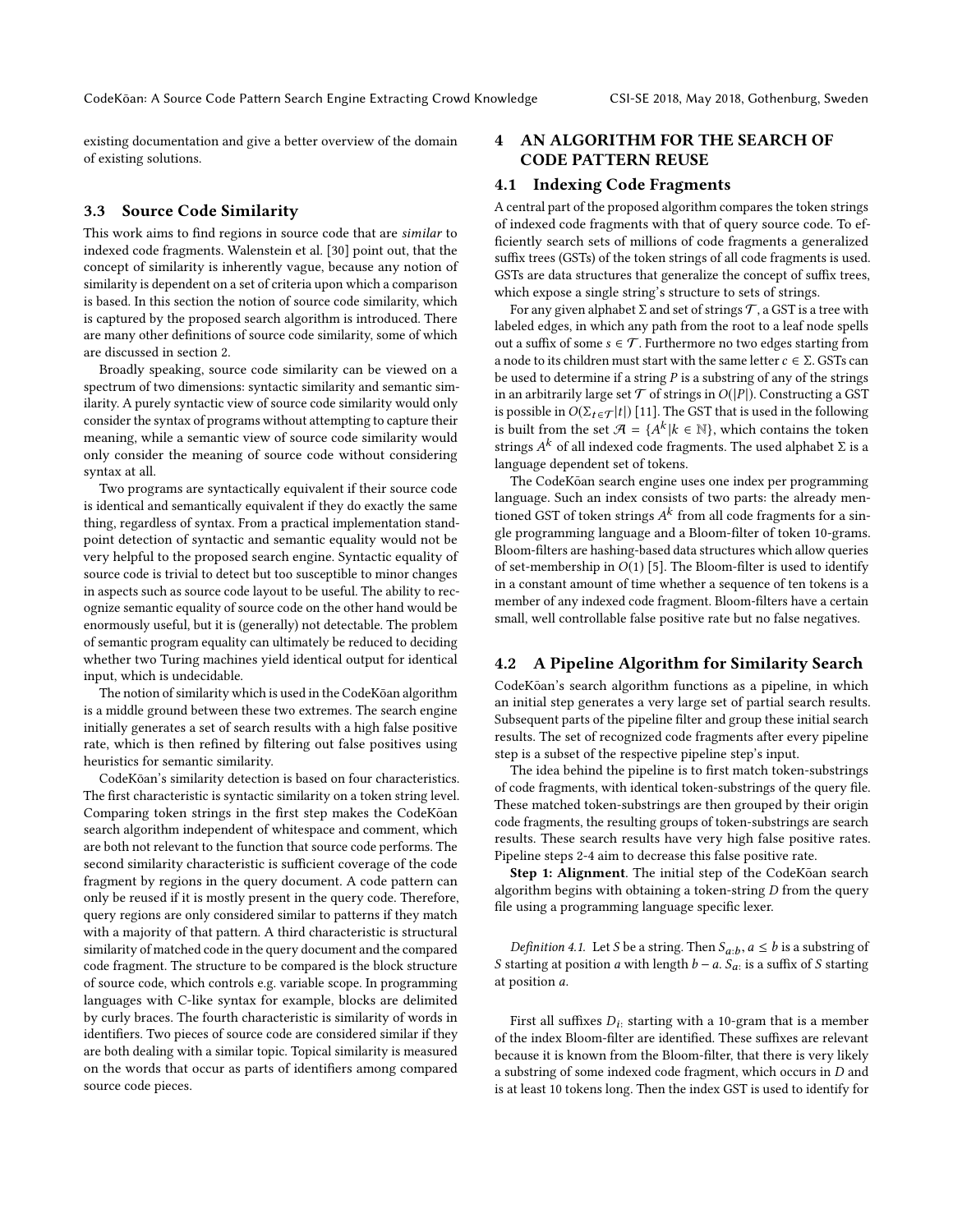every relevant suffix  $D_i$ : all substrings  $A_{j:j+n}^k$  of indexed code frag-<br>weath  $A_k^k$  subjects as identical to an frage  $D_i$  such the secondition ments  $A^k$ , which are identical to prefixes  $D_{i:i+n}$  of the respective<br>relevant suffix relevant suffix.

<span id="page-3-0"></span>Definition 4.2. The resulting set of substring pairs  $(D_{i:i+n}, A_{j:j+n}^k)$ *Definition* 4.2. The resulting set of substring pairs  $(D_{1:1+n}, A_{j:j+n}$ , is referred to as the set of *alignment matches*. The first part of an alignment match is called its "document side", and the second part is called its "pattern side".

<span id="page-3-2"></span>Definition 4.3. A search result is a set of alignment matches, in which all pattern sides are token-substrings of the same code fragment  $A^k$ .

The alignment matches are grouped into search results so that there is exactly one search result for every code fragment  $A^k$ , which<br>has a substring occurring in at least one alignment match has a substring occurring in at least one alignment match.

This step introduces a first parameter to the algorithm, which is given by the minimum alignment match length  $n$ . Alignment matches that are shorter than  $n$  tokens are discarded. This parameter  $n$  has to be larger than the n-gram size 10, which is used during the Bloom-filter construction.

Step 2: Coverage Filtering. The first step of the algorithm identified all alignment matches  $(D_{i:i+n}, A_{j:j+n}^k)$  of the query D and code<br>for grounds,  $A^k$ . The ground similarity with size antibod in groting fragments  $A^k$ . The second similarity criterion outlined in section<br>3.3 is that code pattern reuse only takes place if a substantial part of [3.3](#page-2-0) is that code pattern reuse only takes place if a substantial part of a pattern is reused. All sets of token-substrings for code fragments for example the code fragment given in section [3.1.](#page-1-2) If some print $k$  that do not fulfill this requirement are filtered out. Consider statement in a Java query file were matched to the print statement in the fragment without actually reading a file, this would not constitute pattern reuse. Let  $R^k$  be a search result for the code fragment  $A^k$ . Then  $A^k$  is the number of tokens in  $A^k$ . The matched( $B^k$ ) is defined as the number of tokens, that are matched by  $R^k$  as follows: k. Then  $|A^k|$  is the number of tokens in  $A^k$ . The *matched*( $R^k$ ) is follows:

$$
matched(Rk) = |\{i \mid i \ge 0 \land i < |Ak|
$$

$$
\land \exists ((D_{a:a+x}, A_{b:b+x}^k) \in Rk) : i \ge b \land i < b + x\}|
$$

$$
(1)
$$

Definition 4.4. The coverage of a search result  $R^k$  is the number<br>takens in the eads fragment  $A^k$  which is included in at least and of tokens in the code fragment  $A^k$  which is included in at least one<br> alignment match in  $R^k$ . Formally the coverage of  $R^k$  is  $\frac{matched(R^k)}{|A^k|}$  $|A^k|$ 

Algorithm Parameter: Coverage Threshold. All search results that have a coverage below a certain threshold value are removed. This threshold value is a parameter to the search algorithm.

Step 3: Block Structure Filter. Search results generated by algorithm step 2 with more than one alignment match are filtered in this step of the search algorithm. Search results with only one alignment match pass this step unchanged. This algorithm step relies on a notion of pairwise alignment match conflicts, which will be defined in the following. This algorithm step splits search results, which are sets of alignment matches (see definition [4.2\)](#page-3-0) into maximal subsets, so that no pair of alignment matches in the resulting search results are conflicting.

In order to define when two alignment matches are in conflict, function  $f_{block}: \Sigma^* \times \mathbb{N} \times \mathbb{N} \to \mathbb{N} \times \mathbb{N}$  between two indices a and h in a token string  $T \in \Sigma^*$  is defined. The intuition for  $f_{i,j}$ , is to *b* in a token string  $T \in \Sigma^*$  is defined. The intuition for  $f_{block}$  is to describe how two points in source code relate to each other with describe how two points in source code relate to each other with

respect to the block structure of source code. That block structure may e.g. be defined by indentation in Python or curly brackets in Java.

Independent of programming language token\_indent refers to a token opening a block and token\_unindent refers to a token closing a block. A full pseudo code definition of  $f_{block}$  is given in algorithm [1.](#page-3-1) Intuitively, the tuple  $(up, down)$  that is returned by  $f_{block}$  describes the number of blocks that have to be exited and re-entered to go from index  $a$  to index  $b$  in the token string  $T$ . If  $a$ and b are in the same block, for example,  $(up, down)$  would be  $(0,0)$ . If  $b$  is in a child block of  $a$  's block, the result of  $f_{block}$  is  $(0,1).$  Using  $f_{block}$ , a definition for alignment match conflicts is developed:

*Definition* 4.5. Let  $(D_{a:a+l}, A_{x:x+l}^k)$  and  $(D_{b:b+m}, A_{y:y+m}^k)$  be two alignment matches in the same search result. These two alignment matches are in conflict iff: (1.) if the two alignment matches' query-side or pattern-side token substring ranges overlap, or (2.) if  $f_{block}(D, a, b) \neq f_{block}(A^k, x, y)$ 

Data: TokenString  $T$ , indices  $a$  and  $b$ if  $a > b$  then **return**  $f_{block}(T,b,a)$ else  $(up, down) = (0,0);$  $i = a$ : while  $i := b$  do  $i = i + 1;$  $t = T[i];$ if  $t =$  token\_indent then  $up = up + 1;$ else if  $t =$  token\_unindent then if  $up > 0$  then  $\ln \text{up} = \text{up} - 1;$ else  $down = down + 1;$ end end return (up,down) end

<span id="page-3-1"></span>**Algorithm 1:** Block relationship function  $f_{block}$  (pseudo code)

Generating Conflict Free Subsets. For every search result  $R^k$  re-<br>rod by elsorithm stap 2, a graph  $G(P^k)$  is built in which the turned by algorithm step 2, a graph  $G(R^k)$  is built, in which the alignment matches in  $R^k$  are vertices. Two alignment matches are alignment matches in  $R^k$  are vertices. Two alignment matches are<br>connected by an (undirected) edge if they do not conflict connected by an (undirected) edge, if they do not conflict.

A clique in a graph G is a part  $G'$  of G, in which there exists<br>edge from any vertex to every other vertex [13] All maximal an edge from any vertex to every other vertex [\[13\]](#page-7-28). All maximal cliques in the constructed graph  $G(R^k)$  of alignment matches in<br>search result  $R^k$  are identified. These mayimal cliques are the new search result  $R^k$  are identified. These maximal cliques are the new<br>search results that will be further processed in the pineline. In search results that will be further processed in the pipeline. In order to uphold the coverage-invariant of algorithm step 2 the coverage filter is re-applied to the newly generated search results. These results are then passed to step 4. The set of search results after pipeline step 2 contains only one search result for any code fragment  $A^k$ . After step 3 this condition no longer holds. There can<br>be multiple search results for any code fragment  $A^k$ be multiple search results for any code fragment  $A^k$ .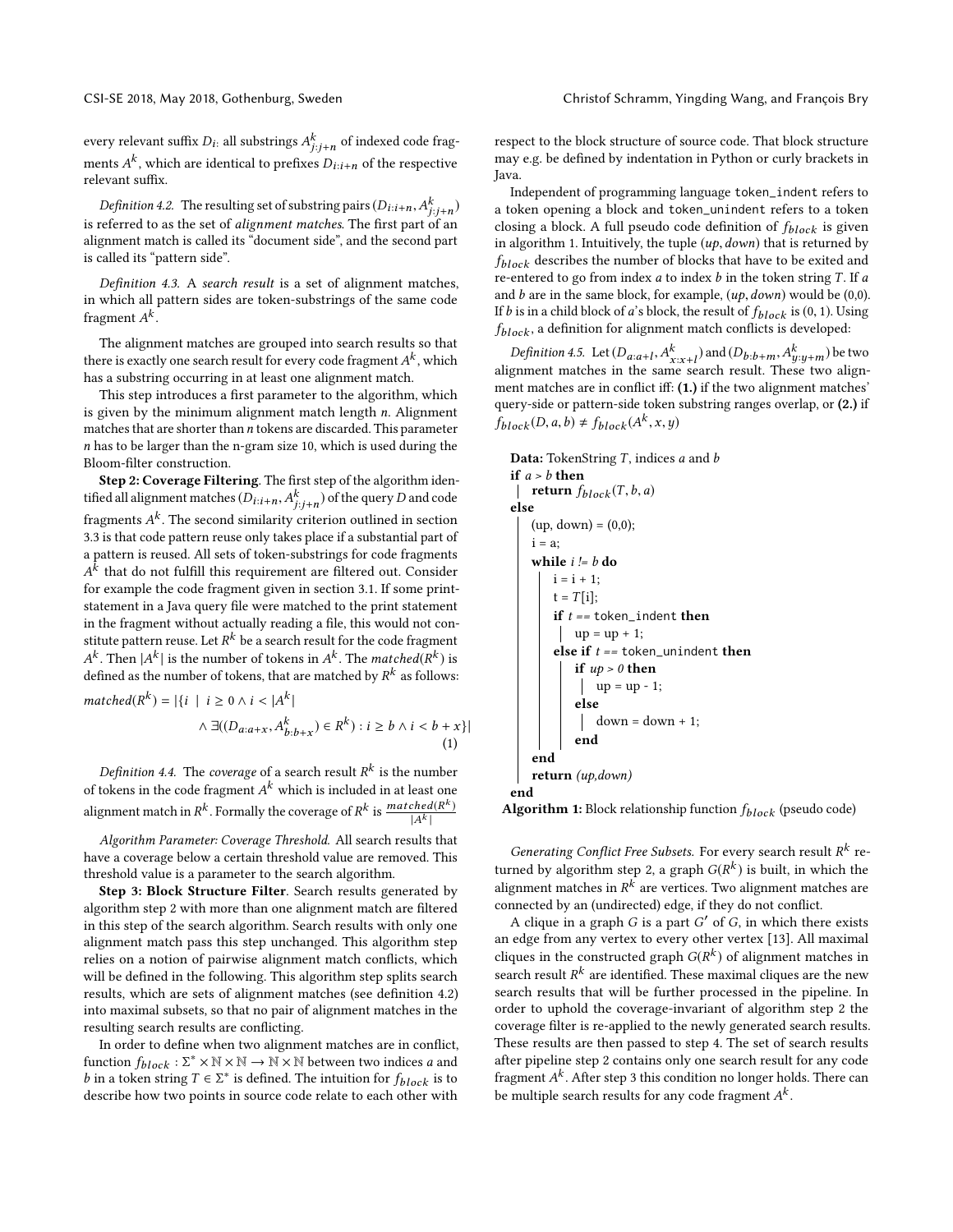Step 4: Identifier Similarity Matching. One of the key criteria for source code similarity, as outlined in section [3.3,](#page-2-0) is the information containing in the identifiers in source code. The information in these identifiers conveys the programmer's intent behind a piece of source code. This step aims to be permissive; the intent is not to retain only "correct" search results, but to exclude ones which are very likely false positives.

The first step for processing a search result  $R^k$  is to identify<br>the two sets  $I = \begin{bmatrix} 1 & \cdots & 0 \\ 0 & 0 & \cdots & 0 \end{bmatrix}$  identifiers that are covered by the two sets  $I_{query}, I_{pattern}$  of all identifiers that are covered by the query sides and pattern sides, respectively of all alignment matches in the search result  $R^k$ . Most programming languages use<br>either camel case (e.g. camel CaseJdenti fier) or spake case (e.g. either camel case (e.g. camelCaseIdentifier) or snake case (e.g. snake\_case\_identifier). In both of these naming conventions, splitting multi-word identifiers into sets of words is possible.

Out of the identifier sets  $I_{query}, I_{pattern}$ , two bags of words are generated, which contain the words in the identifiers of  $I_{query}$  and  $I<sub>pattern</sub>$ . These two bags of words are compared using a TF-IDF cosine similarity measure [\[26\]](#page-7-29), which yields a value in the range [0,1]. A value of 1 indicates maximal similarity while a value of 0 indicates maximal differences. This step works by excluding all search results, which have a similarity value as described above, that is below a certain given threshold value. This threshold value is a parameter to the algorithm pipeline.

# 5 IMPLEMENTATION

In this section, some aspects of the search engine's implementation from an engineering standpoint are outlined. The proposed search engine is a concurrent, distributed system, which can be horizontally scaled across a cluster of machines. Data parallel processing is used to meet the scalability demands for the implemented system. This is made possible by the fact, that the index data structure (GST and Bloom-filter) can be split and distributed among a cluster of machines.

It is not necessary to build a single GST for the set of indexed code fragments  $\mathcal{A} = \{A^k | 0 \le k < n\}$ , where *n* is the number of indexed code fragments  $\mathcal{A}$  can be split up into a set of *N* subsets indexed code fragments.  $A$  can be split up into a set of  $N$  subsets  $\mathcal{A}_0$ , ...,  $\mathcal{A}_{N-1}$ , for each of which a separate index can be created. The index traversal for a single programming language can thus be distributed over  $N$  worker machines. Every query to CodeKoan is independently processed through all four pipeline steps by each of these N worker machines containing a partial index. The final result is the union of these N result sets.

RabbitMQ. The RabbitMQ message broker is used to connect the parts of CodeKōan's distributed cluster. RabbitMQ is highly performant and persists messages in case of worker node failure, thereby minimizing the potential for data loss. RabbitMQ distributes a copy of each query to a task-queue for each of the N worker machines in a cluster. A dedicated process collects all partial results for a query until a full result can be built, which is then returned to the user.

Indexing. The indices for the CodeKoan search engine consist of the code examples in all Stack Overflow answers for the two implemented programming languages Java and Python. Stack Overflow offers a quarterly XML dump of all user submitted content, which is licensed under a Creative Commons license. This dump is used to index all Stack Overflow posts into a PostgreSQL database.

<span id="page-4-0"></span>

| Repository           | Search Setting | False Positives / 1000 LOC |
|----------------------|----------------|----------------------------|
|                      | Low            | 146.14                     |
| Elasticsearch        | Medium         | 0.46                       |
|                      | High           | 0.0                        |
|                      | Low            | 76.04                      |
| Medium<br>DuckDuckGo |                | 0.273                      |
| (Android App)        | High           | 0.0                        |

Table 1: Numbers of search results for various search settings when querying all source code files in the specified repositories using different search settings. All identified search results are false positives by construction, as the used index contains only code patterns that very specifically query PostgreSQL. None of the listed repositories use a SQL database.

The content of Stack Overflow posts is available as HTML, from which source code examples can be parsed by reading <pre><code></code> blocks. Code examples that are shorter than ten tokens are not indexed. It is assumed, that a code example in a Stack Overflow answer is written in a given language if the answer is in reply to a question, which has the corresponding language tag (e.g. "Java").

# 6 EVALUATION

# 6.1 Quantifying the Occurrence of False **Positives**

A search result of the algorithm (as defined in definition [4.3\)](#page-3-2) is a false positive if the code fragment  $A<sup>k</sup>$  which was reported as<br>reused is not actually reused in the submitted query source code reused is not actually reused in the submitted query source code. To analyze this, a specialized index of code fragments that deal with creating and submitting queries for the PostgreSQL database is created. These code examples are a subset of all code examples on Stack Overflow and are manually selected.

Open source repositories are chosen, in which it is certain, that no SQL database access is performed. Selecting such repositories is straightforward. For example a NoSQL database like Elasticsearch doesn't contain source code for accessing a PostgreSQL database. Neither does the DuckDuckGo Android app.

Every source code file of an analyzed repository is submitted to the proposed search engine with a specialized index. This specialized index contains only code fragments, in which PostgreSQL queries are created and submitted. Since the analyzed application doesn't use such code patterns, every single result yield by the search engine is a false positive by construction.

Table [1](#page-4-0) shows the numbers of such false positive results for the Elasticsearch and DuckDuckGo Android app repositories, respectively. The "low" setting produces large numbers of false positive results, as expected. The "low" setting was designed to minimize the amount of false negatives, with little regard for the amount of false positives. The "medium" search setting is a tradeoff between minimizing the false positive and false negative rates. The amount of false negatives in the elastic search repository using this search setting is very low, with less than one false positive search result per 1000 lines of code. The "high" setting didn't produce any false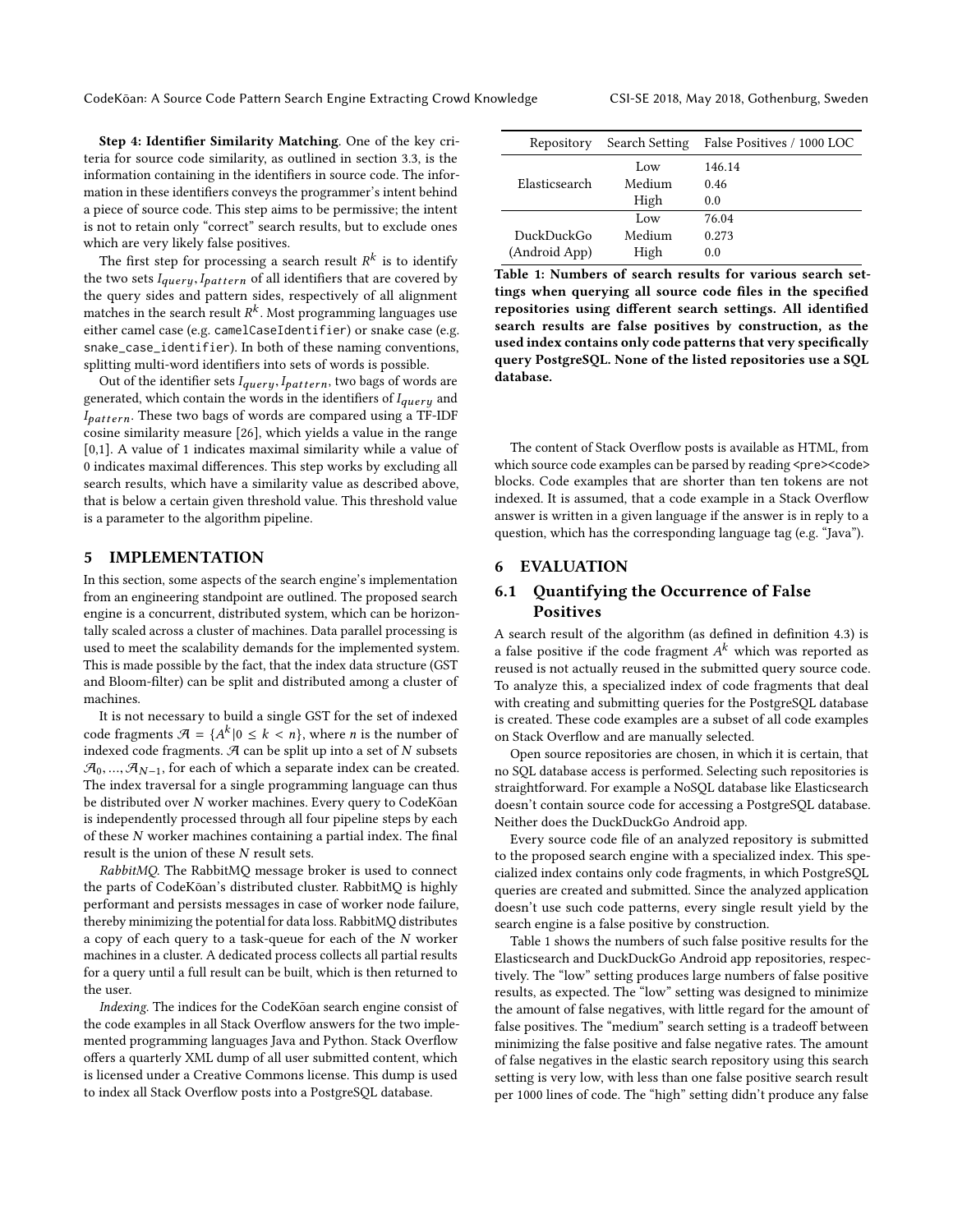positive results. This is expected, as it is a setting that was designed to minimize the false positive rate while accepting an increase in the number of false negative results.

# 6.2 Quantifying the Occurrence of False Negatives

A conventional approach to identify false negative results would be to use a gold standard, i.e. a set of query documents for which perfect, "true" sets of search results are known. CodeKoan's indices are too large to have experts decide for every indexed code example, whether it is reused in a query-file or not. Therefore a "synthetic gold standard" is created to measure the false negative rate. This approach is similar to previously published work by Roy et al. [\[23\]](#page-7-30). In this "synthetic gold standard" approach, an index with only a single code example  $E$  is constructed. Since the search algorithm is reflexive, using  $E$  as search query,  $E$  is returned in search results. If  $E'$  is a slight modification of  $E$ , using  $E'$  as search query, the proposed search algorithm should still determine, that  $E'$  is a reuse of the pattern  $E$  and returns  $E$  in the search results. In case  $E$  is of the pattern  $E$  and returns  $E$  in the search results. In case  $E$  is not a search result for the query  $E'$ ,  $E$  is considered to be a false<br>negative result negative result.

To conduct this analysis, three basic types of source code modification were used: insertion, deletion and swapping of simple statements. A simple statement is a "statement of which no part constitutes another statement" [\[31\]](#page-7-31). This means that headers of for loops, class declarations, and method declarations are not simple statements. In the following a set of one thousand randomly selected code examples for the python programming language on Stack Overflow with exactly 10 simple statements is used.

Each of these randomly chosen code examples is successively modified with one of the listed types of modification. After all code examples are modified once, the fraction of still recognized examples is counted. After this, another modification is applied to each example, etc. Figures [1,](#page-5-0) [2](#page-5-1) and [3](#page-6-0) show the results of these experiments for insertion, swapping and deletion.

Code examples with a fixed and exact number of simple statements were selected in order to obtain comparable results. The number of ten simple statements was chosen, because code examples on Stack Overflow are generally around ten simple statements long, therefore these numbers are most representative.

Figures [1,](#page-5-0) [2,](#page-5-1) and [3](#page-6-0) indicate that the proposed algorithm is very resilient to simple statement insertion, while swapping and deleting code leads to a quicker deterioration in recognition rates. A point to consider is, that in a ten simple statement long code fragment, a deletion of 3 or 4 simple statements is already a substantial alteration so that a significantly reduced frequency of recognitions is to be expected.

Overall, good rates of recognition are achieved for small amounts of alteration. Furthermore insertion of source code is the scenario which is most useful to recognize. Insertion of additional code adds to a pattern's functionality, and the pattern is still clearly reused. Swapping and deletion of parts of a pattern on the other hand can quickly lead to drastically altered semantics, thus a quicker drop of the recognition rate on such alternation is a desired behavior of the search algorithm, since it is designed to only find meaningful reuse of code patterns.

<span id="page-5-0"></span>

Figure 1: Recognition frequencies when inserting simple statements into randomly selected 10 simple statement long Python code examples. A value of 1.0 means that all mutated examples were deemed similar to the original, a value of 0.0 means that none were deemed similar.

<span id="page-5-1"></span>

Figure 2: Recognition frequencies when swapping simple statements in randomly selected 10 simple statement long Python code examples. A value of 1.0 means that all mutated examples were deemed similar to the original, a value of 0.0 means that none were deemed similar.

# 6.3 Empirical Analyses

This section shows results of analyzing source code in publicly available source code repositories. These analyses are carried out on a per-repository basis. CodeKoan is queried with every source code file in the analyzed repository and the result sets are collected. With these result set collections two things are done: firstly the fraction of all tokens in all source code files that are part of at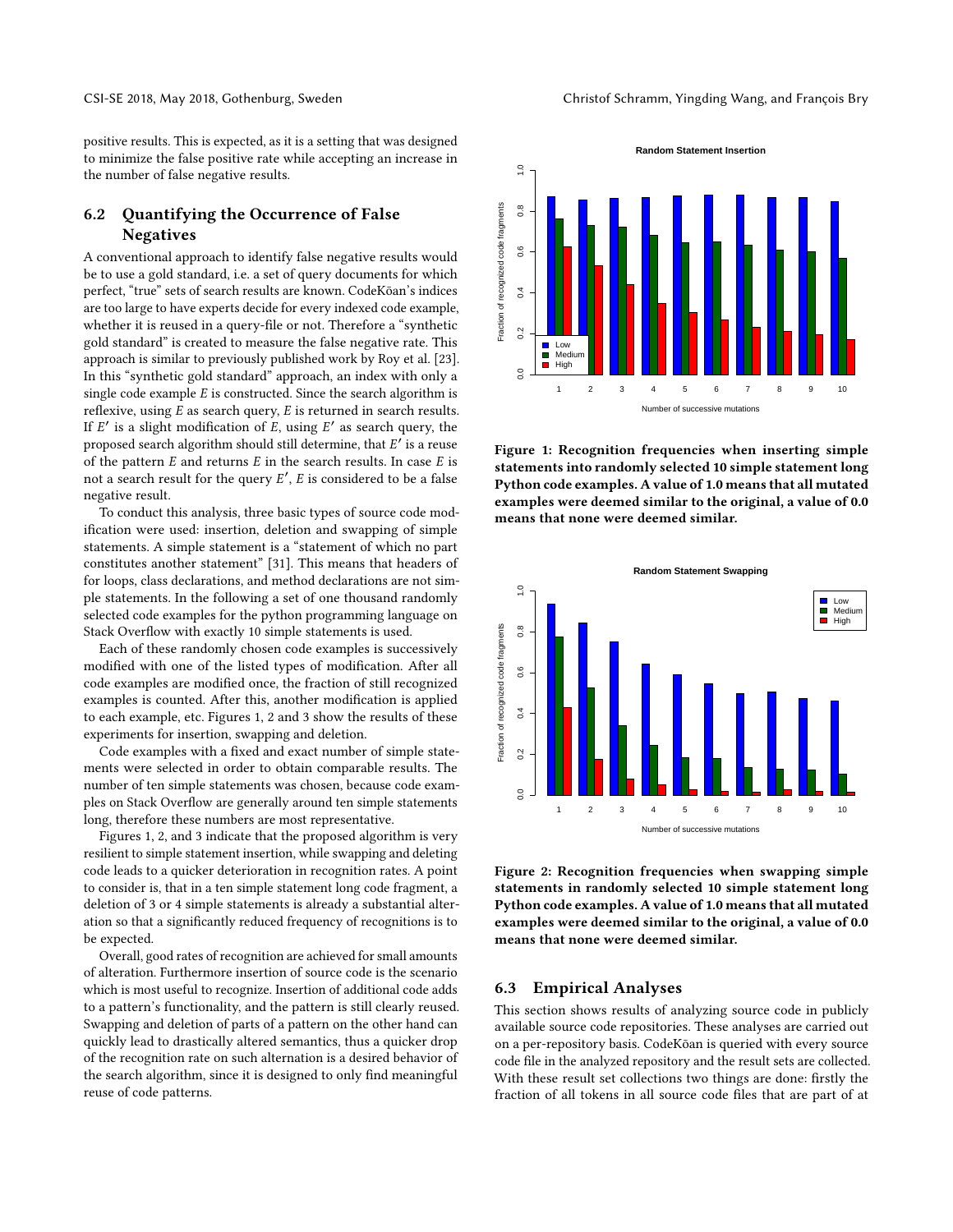<span id="page-6-0"></span>

Figure 3: Recognition frequencies when deleting random simple statements from randomly selected 10 simple statement long Python code examples. A value of 1.0 means that all mutated examples were deemed similar to the original, a value of 0.0 means that none were deemed similar.

least one search result is determined. Since only the source code from Stack Overflow answers is indexed, this fraction indicates the fraction of the total source code of a project that is similar to at least one answer on Stack Overflow. Secondly it is shown, that descriptive tags for repositories can be generated based on the tags of matched Stack Overflow answers. A detailed outline of how these results are achieved is given in the following.

Frequency of Stack Overflow Reuse. In this analysis the proposed search engine is used to quantify the amount of source code in several public repositories that is reused from Stack Overflow. As outlined above, the procedure for this is straightforward to implement. For a given source repository every source code file  $F_i$  in<br>the project is queried with the CodeKoan search engine. Let  $|F_i|$ the project is queried with the CodeKōan search engine. Let  $|F_i|$ | be the number of tokens in the token string of  $F_i$ . For each file the number cavared( $F_i$ )  $\leq$  -  $|F_i|$  of covered tokens is derived, that are number *covered*( $F_i$ ) <=  $|F_i|$  of covered tokens is derived, that are included in at least one search result included in at least one search result.

These coverage numbers are used to calculate

$$
\frac{\Sigma_i covered(F_i)}{\Sigma_i|F_i|} \tag{2}
$$

Σi This fraction is the relative amount of source code in a project, that is part of a source code pattern that is a component of a Stack Overflow answer. Using this methodology, empirical data on the amount of source reuse in real world projects is gathered. The results are split into table [2](#page-6-1) with some general projects, and Android apps in table [3.](#page-6-2)

The gathered results of this analysis indicate a great variance in the amount of reuse of source code examples from Stack Overflow across analyzed projects. It is apparent that Android projects show much higher rates of source code reuse. The differences in the detected rates of source code reuse can largely be explained by the use of popular libraries and frameworks in projects. For example,

<span id="page-6-1"></span>

| Project Name | Reuse % | Description              |
|--------------|---------|--------------------------|
| Open NLP     | 3.3     | NLP library              |
| GraphJet     | 3.4     | Graph algorithms         |
| maven-shared | 6.3     | Maven components         |
| testng       | 7.0     | <b>Testing framework</b> |
| tomcat       | 7.2     | Webserver                |
| humanize     | 8.7     | Data formatting          |
| Tiny         | 21.2    | Image processing         |
| AlgoDS       | 21.5    | Algorithms, educational  |
| <b>Jest</b>  | 23.2    | Elasticsearch client     |

Table 2: Reuse rates of source code examples from Stack Overflow in general purposed open source repositories written in Java.

<span id="page-6-2"></span>

| Project Name         |      | Reuse % Description   |
|----------------------|------|-----------------------|
| duckduckgo-android   | 14.9 | Web Search Engine     |
| openkeychain-android | 15.9 | Encryption            |
| studentenportal      | 21.2 | Klagenfurt university |
| <b>TUM Campus</b>    | 23.0 | TU munich             |
| <b>HWT</b> Dresden   | 27.6 | Dresden university    |
| unisannio            | 29.6 | University of Sannio  |

Table 3: Reuse rates of source code examples from Stack Overflow in Android applications. Note that the observed four Android applications with most reuse rates are all projects of universities.

there is a great number of Stack Overflow questions about implementing functionality in Android apps. Furthermore libraries with few dependencies, that implement basic algorithms like GraphJet or Open NLP tend to show lower rates of reuse.

Tagging Repositories with CodeKoan. The result sets from the analyses above were used to generate descriptive tags for repositories using tags from Stack Overflow questions. Every located reuse references source code in a Stack Overflow answer which in turn is a reply to a single, tagged question. An answer can be thought of as having same tags as its parent question. By extension every code example  $A^k$  in an answer has the same tags as the whole answer. As a result, every search result with pattern sides from  $A^k$  has the same set of tags as  $A^k$ same set of tags as  $A^k$ .<br>A simple statistical r

A simple statistical model is used to assign each tag  $t$  for a repository a significance between 0 and 1. Let  $H_0$  be the null hypothesis that the pattern sides of generated search results are drawn randomly from all indexed Stack Overflow code examples. Under  $H_0$ , the amount  $k$  of occurrences of tag  $t$  in a result set  $R$  would follow a binomial null distribution. The number of trials  $n$  is  $|R|$  and the success probability  $p(t)$  of the null distribution would be the fraction of all indexed Stack Overflow examples with tag t. Therefore the null distribution has parameters  $(n, p(t))$ . This null distribution is approximated by a normal distribution with parameters  $\mu = np(t)$ and  $\sigma^2 = np(t)(1 - p(t))$ . The cumulative distribution function of that normal distribution is used to score the observed tags, giving that normal distribution is used to score the observed tags, giving